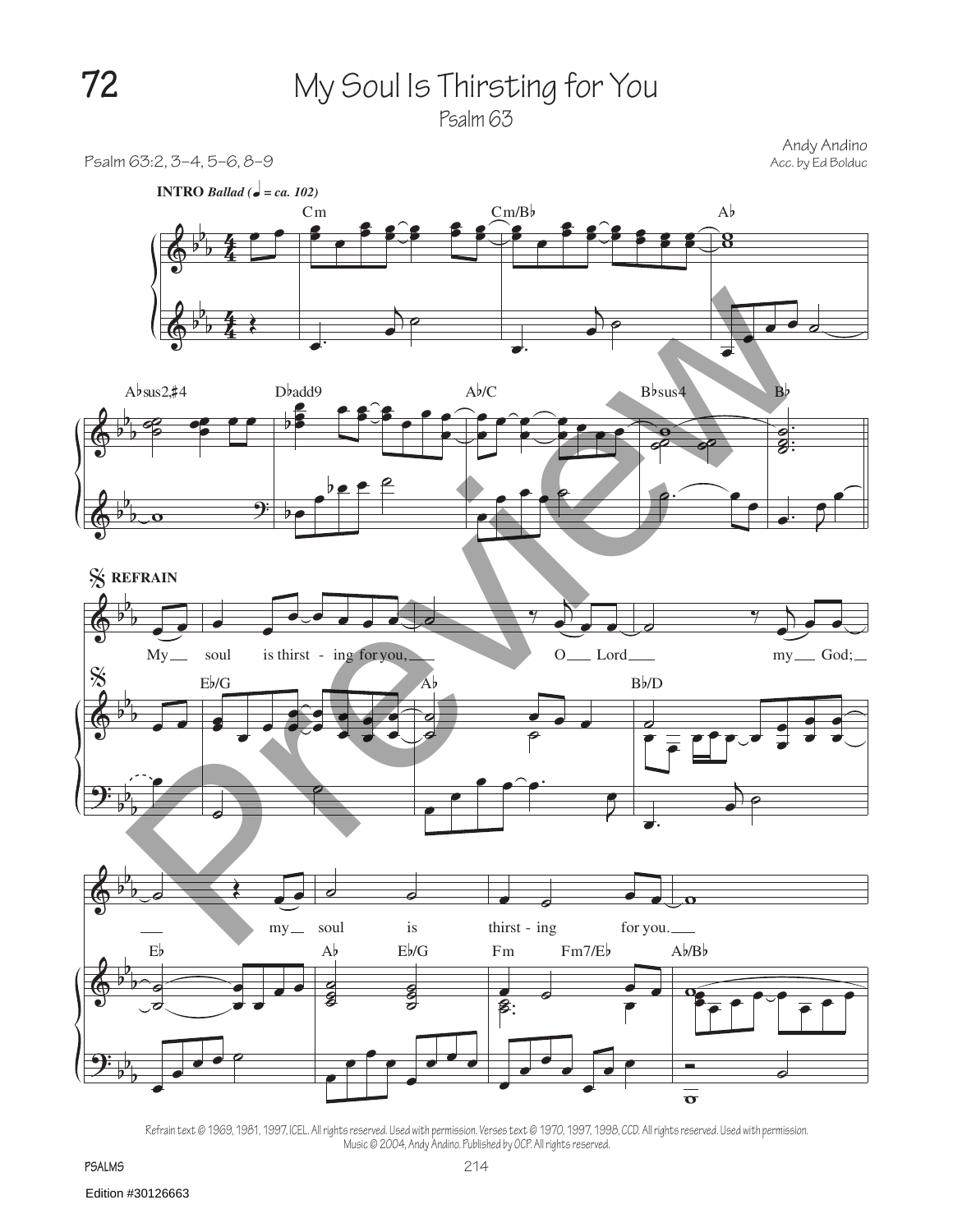**72—My Soul Is Thirsting for You (2)**

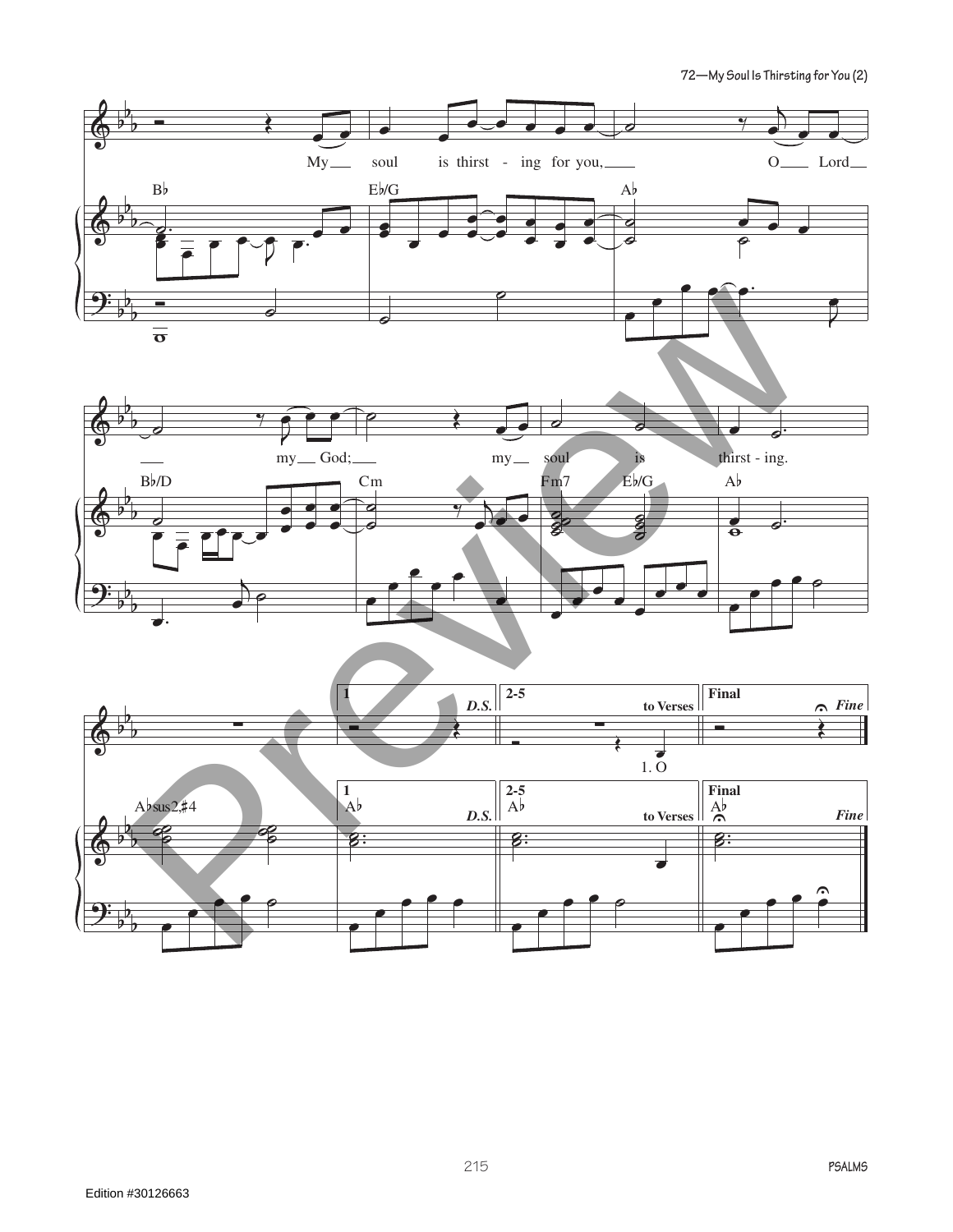**72—My Soul Is Thirsting for You (3)**

## **VERSE 1**

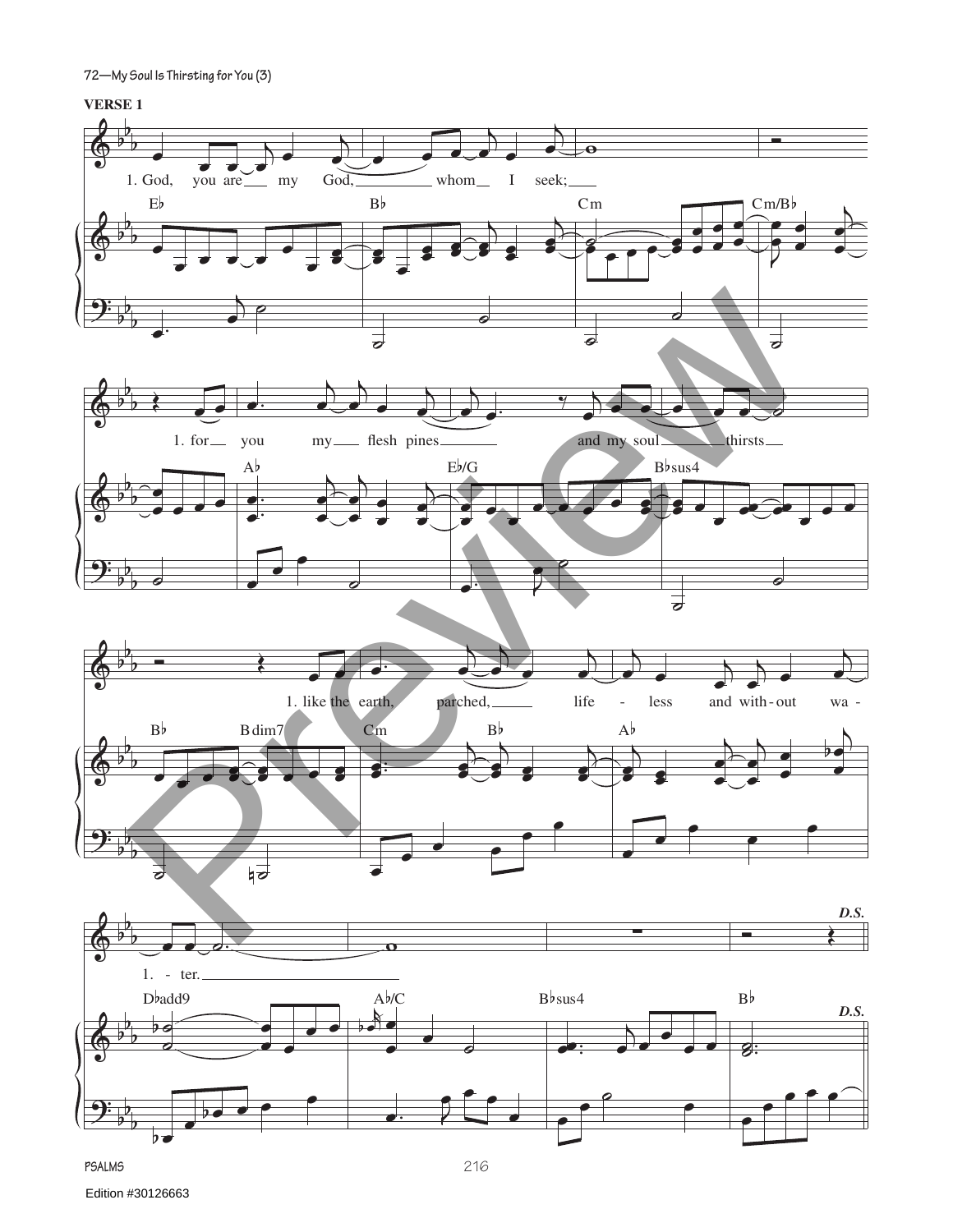